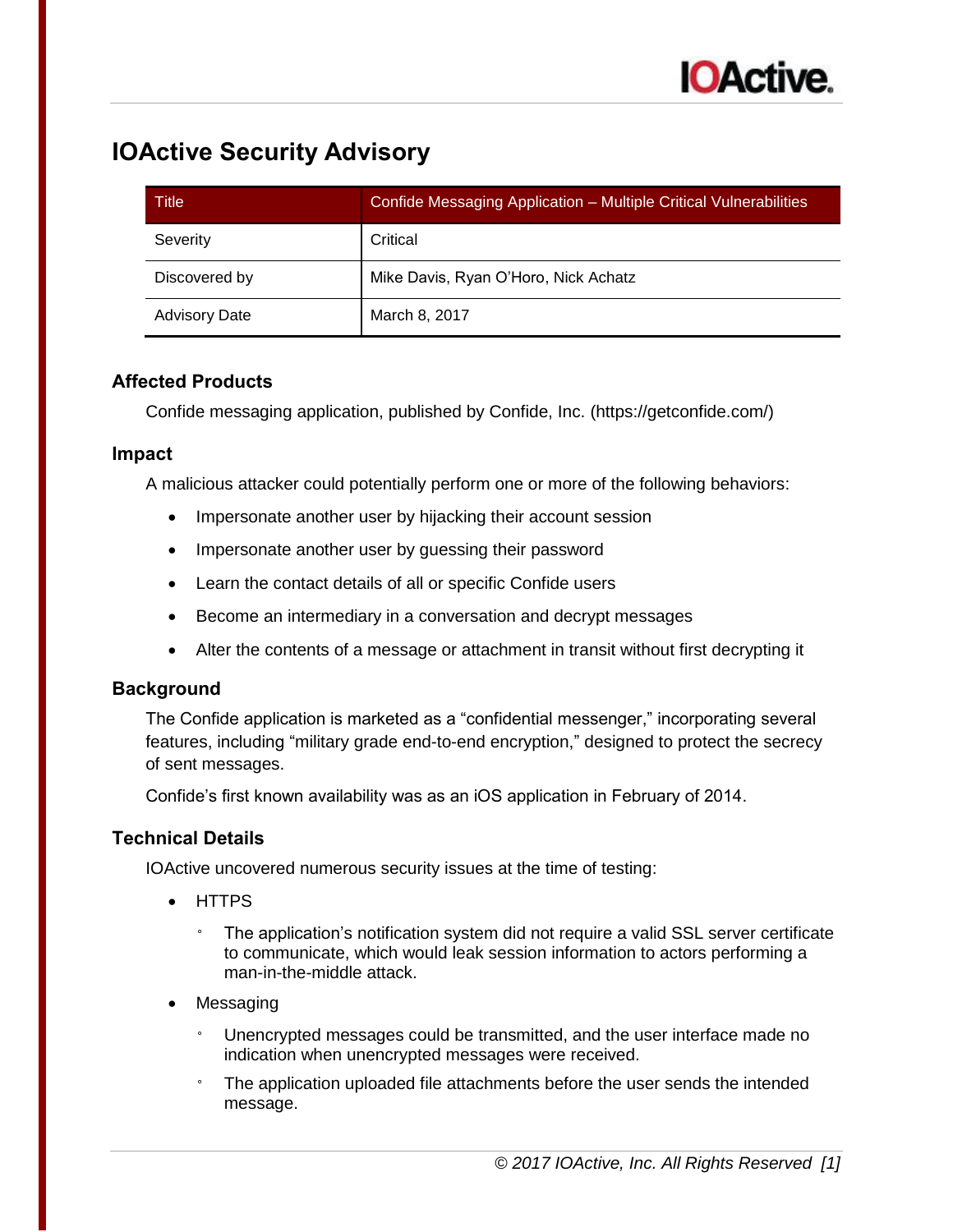- The application failed to use authenticated encryption, allowing Confide to alter messages in-transit.
- Confide failed to provide a participant fingerprint authentication mechanism, allowing Confide to conduct man-in-the-middle attacks on encrypted messages by changing the public keys sent to parties of a conversation.
- ° Attackers could send malformed messages which crash, slow, or otherwise disrupt the application.
- Account Management
	- The application allowed an attacker to enumerate all Confide user accounts, including real names, e-mail addresses, and phone numbers.
	- The application failed to prevent brute-force attacks on user account passwords.
	- ° Users were permitted to choose short, easy-to-guess passwords.
- Website
	- ° The application's website was vulnerable to an arbitrary URL redirection, which could facilitate social engineering attacks against its users.
	- ° The application's website reflected incorrectly entered passwords back to the browser.

Testing versions 4.0.4 for Android and 1.4.2 for Windows and OS X, IOActive was able to recover over 7,000 records for users registered between the dates of 2017-02-22 to 2017- 02-24. This data also indicated that between 800,000 and one million user records were potentially contained in the database.

In the following anonymized example records, IOActive found that the returned data's structure implied that the full database row was being returned, effectively including any user data Confide possesses for that user.

The data provided by the Confide API is described as follows:

- Username: Randomly generated eight-character string used internally
- $\bullet$  Verified:  $True$  if the user has clicked the provided verification link
- UserId: A predictably incremented record identifier
- PublicKey: The user's public key(s)
- Phone: The user's phone number(s)
- Email: The user's email address(es)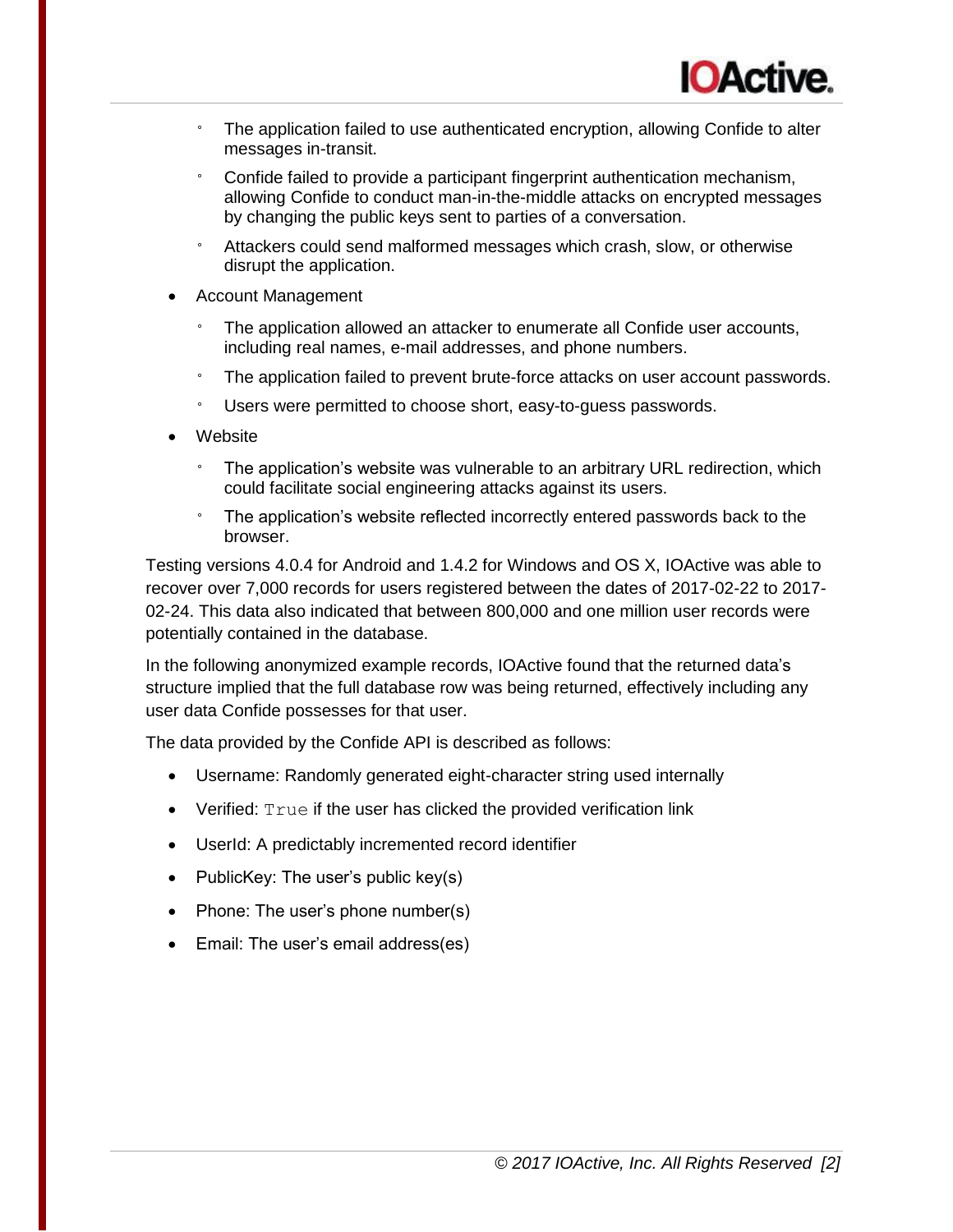#### Sample record 1:

```
{
'Username': u'xyzdwmvx',
'Verified': True,
'FirstName': u'Ricky',
'LastName': u'Ricardo',
'SignupDate': u'2017-02-24T21:01:18Z',
'UserId': 123228,
'PublicKey': 
[u'0344238CABCDEFGHIJBE7F5AB54B4DCD861FEAEB28369B73F5EC1B54D9C299
4972']
'Email': [u'ricardo@domain.gov']
}
```
#### Sample record 2:

```
{
'Username': u'xyzd22bc',
'Verified': True,
'FirstName': u'Jae',
'Phone': [u'+15555555555'],
'LastName': u'Day',
'SignupDate': u'2017-02-24T15:48:10Z',
'UserId': 123506,
'PublicKey': 
[u'0370CC40ABCDEFGHIJ24448F243BE4EC7947743D7070F81FF0DB884AEA7C0C
0070'],
'Email': [u'jday@domain.com']
}
```
## **Fixes**

After IOActive disclosed these vulnerabilities to Confide, the company subsequently remediated issues identified as critical and informed IOActive of fixes.

#### **Timeline**

| February 2017: | IOActive conducts testing on the Confide application.                                                                                                                             |
|----------------|-----------------------------------------------------------------------------------------------------------------------------------------------------------------------------------|
|                | February 25, 2017: Confide begins fixing issues uncovered by the detection of anomalous<br>behavior during the testing window.                                                    |
|                | February 27, 2017: IOActive contacts Confide via several public email addresses to<br>establish a line of communication.                                                          |
|                | February 28, 2017: IOActive discloses issues to Confide. Confide communicates that<br>some mitigations are already in progress and plans are being made to<br>address all issues. |
| March 2, 2017: | Confide releases an updated Windows client (1.4.3), which includes<br>fixes that address some of IOActive's findings.                                                             |